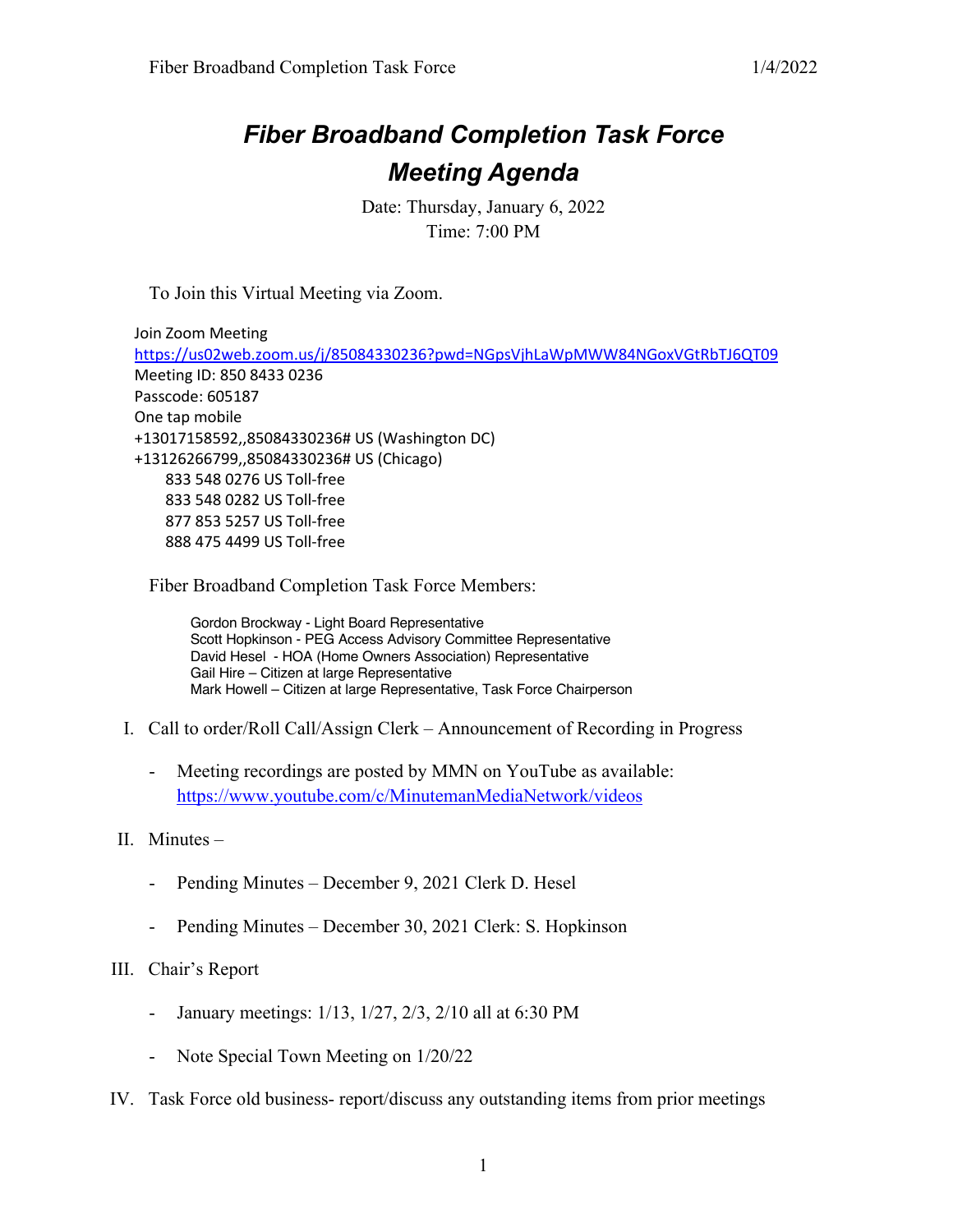- V. Continue Discussion of the Preliminary Report Outline
	- o Major section reviews and suggestions
	- o Discuss work plan and steps to completion
- VI. Wrap up and Next Steps Discussion of agenda for next session.
- VII. Public Comment Period
- VIII. Adjournment